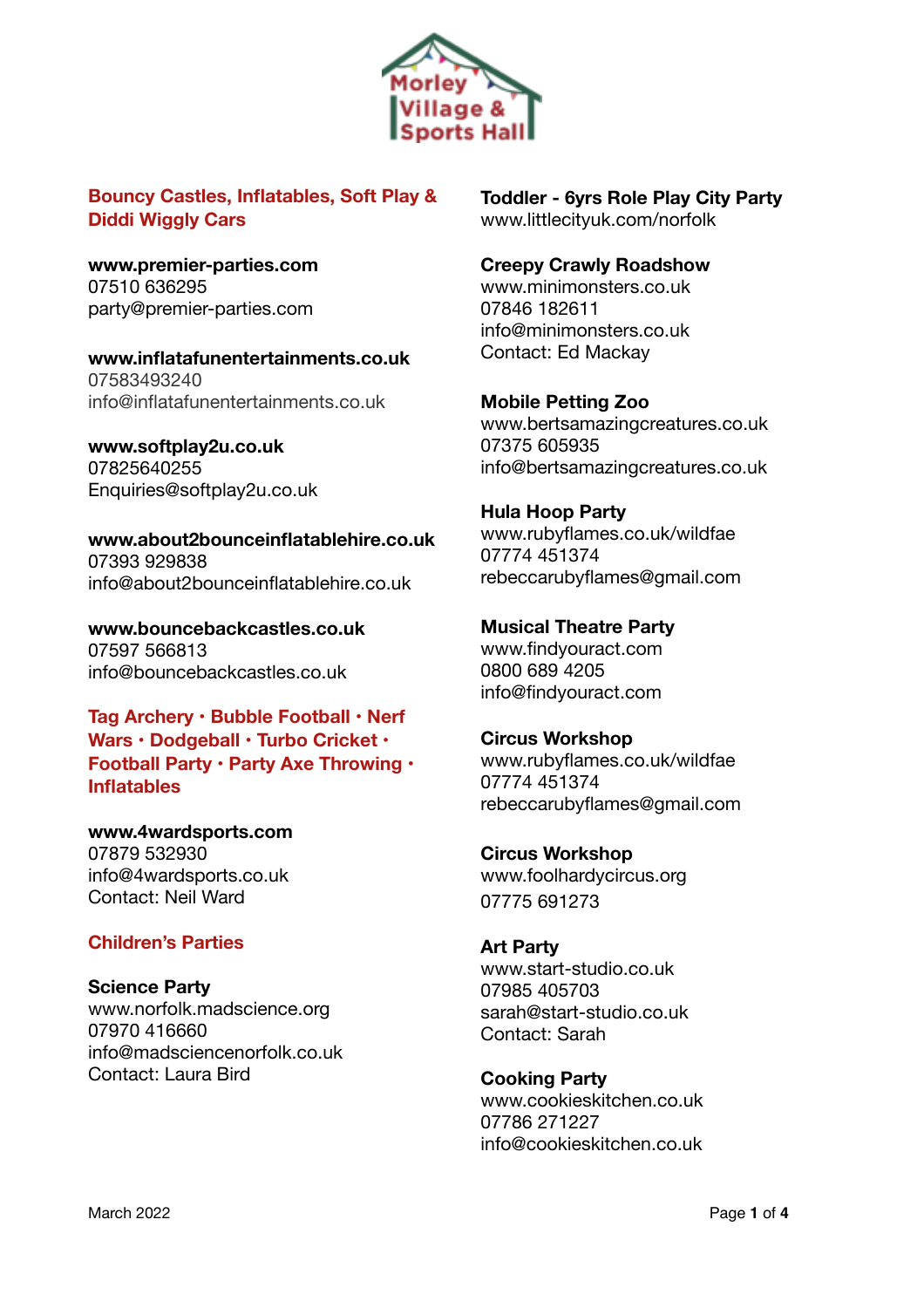## **Children's Entertainers**

**[www.believeinmagicparties.co.uk](http://www.believeinmagicparties.co.uk)** 07504 548633 [hello@believeinmagicparties.co.uk](mailto:hello@believeinmagicparties.co.uk)

**[www.rubyflames.co.uk/wildfae](http://www.rubyflames.co.uk/wildfae)** 07774 451374 [rebeccarubyflames@gmail.com](mailto:rebeccarubyflames@gmail.com)

**[www.neilreevepresentz.com](https://www.neilreevepresentz.com)** 07936 877435

**[www.mooremadness.co.uk](https://www.mooremadness.co.uk)** 07887 971524

**[www.chillysentertainment.co.uk](http://www.chillysentertainment.co.uk)** 07823 555004 [chillysparties@chillysentertainment.co.uk](mailto:chillysparties@chillysentertainment.co.uk)

### **Archery**

**Andy's Mobile Archery**  07729 994805 [andysmobilearchery@gmail.com](mailto:andysmobilearchery@gmail.com)

**[www.mgarchery.co.uk](http://www.mgarchery.co.uk)** 07814 404683 [mark@mgarchery.co.uk](mailto:mark@mgarchery.co.uk)

### **Face Painting**

**Filigree Face & Body Art**  07849 203923

### **Adult Team Building/Party Workshops**

**Circus** [www.foolhardycircus.org](http://www.foolhardycircus.org) 07775 691273

**Art**  [www.start-studio.co.uk](http://www.start-studio.co.uk) 07985 405703 sarah@start-studio.co.uk Contact: Sarah

#### **Bands**

**Agent Orange**  [www.agentorange-liveband.co.uk](http://www.agentorange-liveband.co.uk)

**Captain Scarlet**  [www.captainscarletband.co.uk](http://www.captainscarletband.co.uk)

**Night Train**  [www.nighttrainlive.co.uk](https://www.nighttrainlive.co.uk)

**The JRB**  [www.thejrb.co.uk](https://www.thejrb.co.uk)

**The Lovin' Handful**  [www.thelovinhandful.co.uk](http://thelovinhandful.co.uk)

**Counterfeit Brits**  www.[counterfeitbrits.co.uk](https://www.google.com/url?sa=t&rct=j&q=&esrc=s&source=web&cd=&ved=2ahUKEwiQn7itwd72AhXIasAKHX3WASYQFnoECAMQAQ&url=https%3A%2F%2Fcounterfeitbrits.co.uk%2F&usg=AOvVaw08Uj0JeHi7CjjinlywEPcV) 

**The Foreign Locals** www.linktr.ee/ForeignLocalJoe

### **DJ's**

**Epic Event Hire**  [www.epiceventhire.co.uk/disco-dj-hire](https://www.epiceventhire.co.uk/disco-dj-hire)

**DJ Gary Sulter**  [www.djgarysulter.com](http://djgarysulter.com)

### **Banqueting Hire**

**Anglia Elite** [www.angliaelite.co.uk](http://www.angliaelite.co.uk) 01508 481842 [info@angliaelite.co.uk](mailto:info@angliaelite.co.uk) Contact: Sharon Cook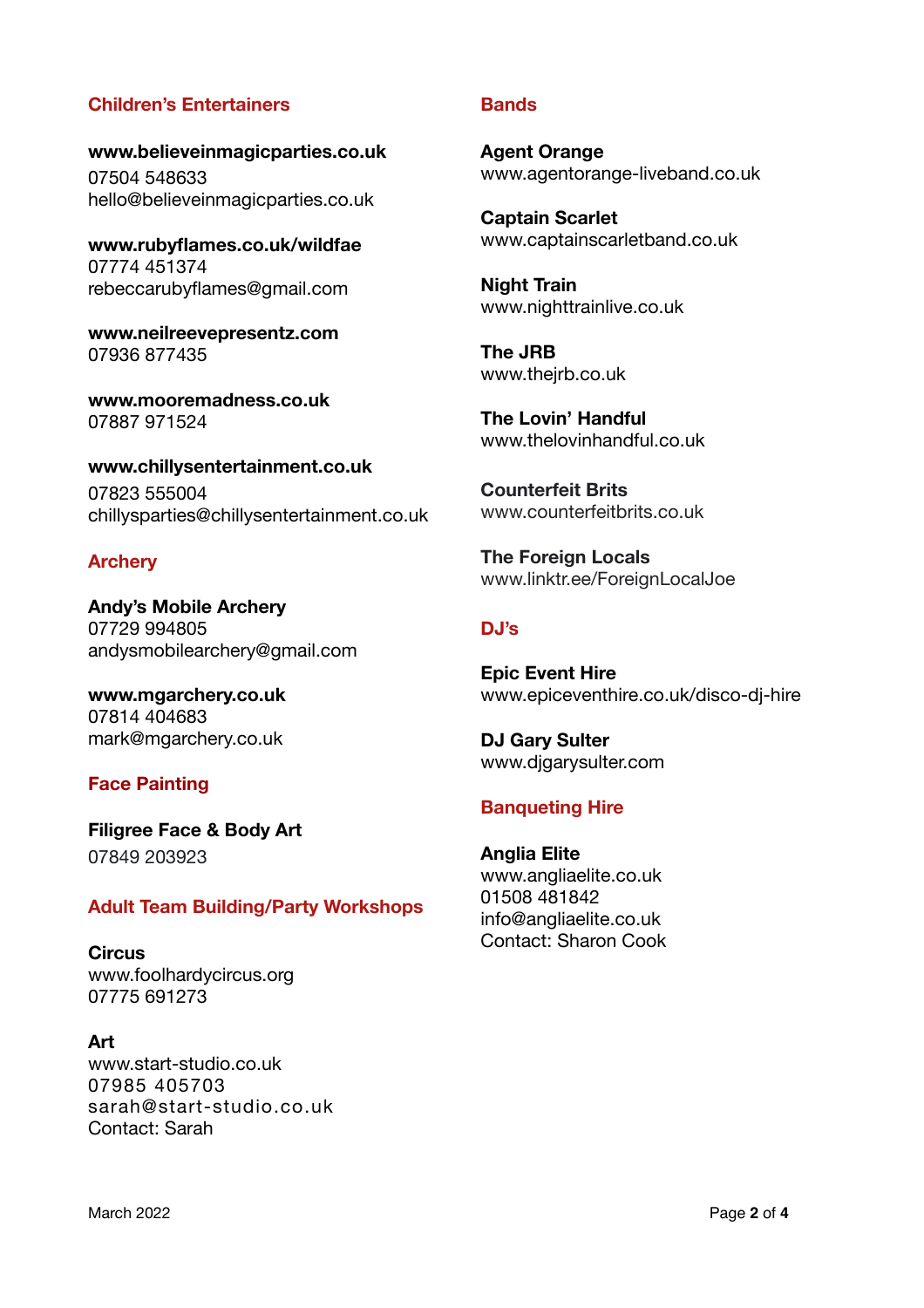## **Bar Hire**

**VanVino**  [www.vanvino.co.uk](https://vanvino.co.uk) 07857 420448

**Event Bar Hire**  [www.eventmobilebarhire.co.uk](http://www.eventmobilebarhire.co.uk) 07931 365364

**The Globe Trotter Bars**  www.theglobetrotterbars.co.uk 07710 833211

## **Coffee**

**Hope Coffee Company** www.hopecoff[eecompany.com](http://www.hopecoffeecompany.com) 07484 224092 mark@hopecoffeecompany.com Contact: Mark & Jacqui Taylor Dawes

### **Caterers**

**Country Box Catering** www.facebook.com/cboxcatering/ 07975 570596 countryboxcatering@outlook.com Contact: Sophie Gomez

# **Nomadi Pizza**

[www.nomadipizza.co.uk](https://www.nomadipizza.co.uk) 07901 536709 [info@pizza-party.co.uk](mailto:info@pizza-party.co.uk) Contact: James Hammond

### **Phat Khao**

[www.facebook.com/PhatKhao1/](https://www.facebook.com/PhatKhao1/) 07415 489755 Contact: Becky

## **Hestia Pattiserie**

[www.hestia-patisserie.co.uk](https://www.hestia-patisserie.co.uk) [info@hestia-patisserie.co.uk](mailto:info@hestia-patisserie.co.uk) Contact: Rebecca

## **Cakes**

**Kitchen Bakes** [www.facebook.com/kitchenbakes9/](http://www.facebook.com/kitchenbakes9/) 07784 044015 kitchenbakes9@gmail.com Contact: Natalie Kitchen

### **Get Treated**

[www.facebook.com/gettreatedbakes/](http://www.facebook.com/gettreatedbakes/) 07950 523652 [get.treated@outlook.com](mailto:get.treated@outlook.com) Contact: Alice Knights

### **Megsybakes**

[www.megsybakes.com](https://www.megsybakes.com) 07540156205 [megsybakes@gmail.com](mailto:megsybakes@gmail.com) Contact: Megsy

### **Love Wedding Cakes**

[www.loveweddingcakes.co.uk](https://www.loveweddingcakes.co.uk) 01362 692705 enquiries@loveweddingcakes.co.uk Contact: Amber Briggs

### **Bakeaholics**

[www.bakeaholicsuk.com](http://www.bakeaholicsuk.com) 07715 977134 [enquiries@bakeaholicsuk.com](mailto:enquiries@bakeaholicsuk.com) Contact: Morgan Lewis

## **Marquees, Drapes & Decoration**

**www.victoriamarquees.co.uk** 07785 573610 [malcolm@victoriamarquees.co.uk](mailto:malcolm@victoriamarquees.co.uk) Contact: Malcolm Powell

### **[www.epiceventhire.co.uk](https://www.epiceventhire.co.uk)**

07429 066006 [info@epiceventhire.co.uk](mailto:info@epiceventhire.co.uk)

**[www.bespoketoyoustylist.com](http://www.bespoketoyoustylist.com)** 07398 715258 [BESPOKETOYOUSTYLIST@GMAIL.COM](mailto:BESPOKETOYOUSTYLIST@GMAIL.COM) Contact: Beth